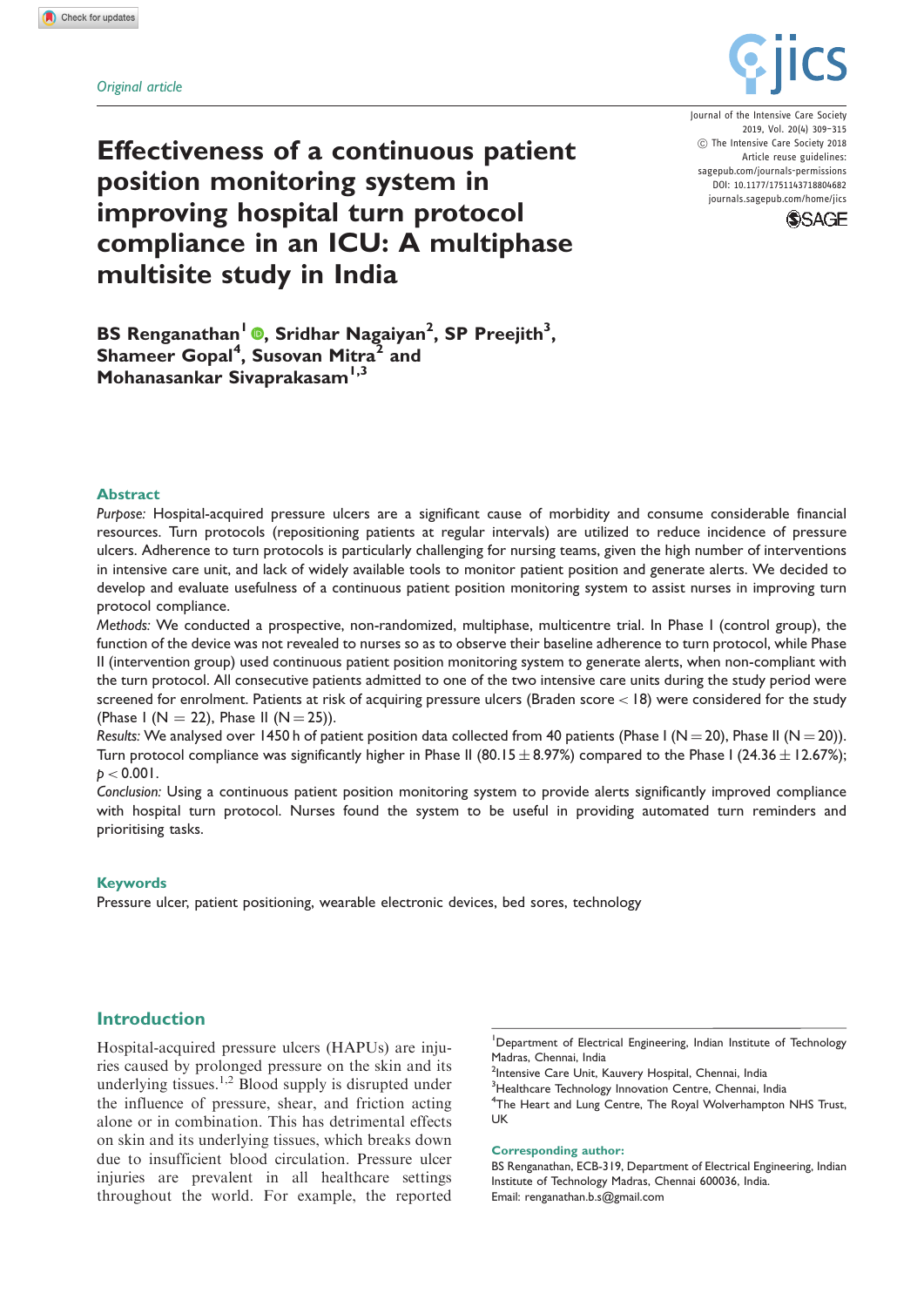prevalence of pressure ulcers in hospitalized patients in India ranges from  $3.1\%$  to  $7.8\%$ ,<sup>3–5</sup> while in United Kingdom (UK) it ranges from  $3.45\%$  to  $4.49\%$ .<sup>6</sup> In addition to the increased morbidity, pressure ulcers have a significant cost impact, $\bar{y}$  imposing a huge financial burden on both individuals and healthcare systems in developing and developed countries. The mean cost to treat pressure ulcer injuries in India is significantly higher than its per capita income (\$2460 versus  $$1670$ ),<sup>8,9</sup> while in developed countries like the UK, it ranges from £1214 (stage 1) to £14,608 (stage 4).<sup>10</sup>

The risk of HAPUs has traditionally been minimized by turning the patient once every 2 h, alternating lateral and supine positions, commonly referred to as turn protocol. $11$  Compliance with turn protocol, however, is variable in intensive care units (ICUs) and have been found to be suboptimal.<sup>12</sup> This could be because adherence to turn protocols is particularly challenging in a busy ICU environment, given the high number of routine nursing interventions required. Furthermore, while use of continuous monitoring for vital signs is routine, tools to monitor patient position and generate alerts are not widely prevalent. To address this, several technologies are being developed to enable continuous patient position monitoring, which can alert nurses when the patient is due for a turn. Depth sensor,  $13-15$  wearable sensor,<sup>12,16</sup> and pressure sensing mat<sup>17-19</sup> are some of the sensing methodologies that have been evaluated for continuous monitoring of patient position. We decided to use a wearable sensor to continuously monitor patient's position and in collaboration with an academic research institution developed a continuous patient position monitoring system (PRESENSE). PRESENSE was built as a readily deployable solution that could be used without any infrastructure upgrades. $16$  The system was tested extensively before clinical immersion.<sup>16</sup> We also investigated the effectiveness and challenges faced in implementing such systems in regular care practices.

# Materials and methods

### **Participants**

The study was conducted in two adult ICUs consisting of 18 beds in total, located in Chennai and Trichy in the state of Tamil Nadu, India. The units were combined medico-surgical ICUs admitting all patients requiring intensive care, except those needing coronary care or undergoing cardiothoracic surgery. The study was approved by hospital's Institutional Review Board (IRB) and registered with Clinical Trails Registry – India (CTRI); CTRI/2018/02/ 011713). All consecutive patients admitted to either of the two ICUs were screened for enrolment. Eligible participants satisfied the following inclusion criteria: (1) expected to stay in ICU for a minimum period of 24 h, (2) considered at risk of acquiring pressure ulcers assessed using Braden scale (Braden score < 18).<sup>20</sup> Participants were excluded from the study if they (1) for any reason could not have the wearable sensor attached to their chest in the midline, (2) had an implantable cardiovascular-defibrillator or pacemaker. Research nurses (RNs) assessed the eligible participants for their ability to participate in the study and obtained informed consent from their next of kin.

# Interventional technology

The PRESENSE uses an ultra-low-power wearable sensor containing an inertial measurement unit (IMU) to capture a patient's movement and position. IMU consists of multiple micro-electro-mechanical system (MEMS) sensors including a three-axis accelerometer, a three-axis gyroscope, and a three-axis magnetometer in a single package. Using novel sensor fusion algorithms, $2<sup>1</sup>$  the wearable sensor can represent its orientation in 3D space in Euler angle representation (roll, tilt, or upright angle). When attached to the patient's chest in the sternum area, it determines the rotation of the torso in the transverse plane with respect to the bed surface to detect the patient's position. These data are continuously transmitted from the wearable sensor and received wirelessly by a gateway device (Android-based tablet). The gateway device concurrently pushes the position data to the cloud and alerts the nurses visually via the screen display according to the hospital's turn protocol.16 The gateway device is placed next to the patient's bedside adjacent to the vital signs monitor. Doctors and hospital administrators can access the data using a cloud-based web application. PRESENSE is designed to interact with multiple stakeholders and inform/alert them hierarchically to ensure that non-compliance with the protocol is captured and acted upon.

#### Details of intervention

On admission, PRESENSE's wearable sensor (of size:  $29 \times 39 \times 10$  mm) is attached to the patient's sternum area using a disposable ECG electrode which acts as the adhesive skin interface. Figure 1 shows the



Figure 1. Wearable sensor attached to a patient's chest (left) and separately (right).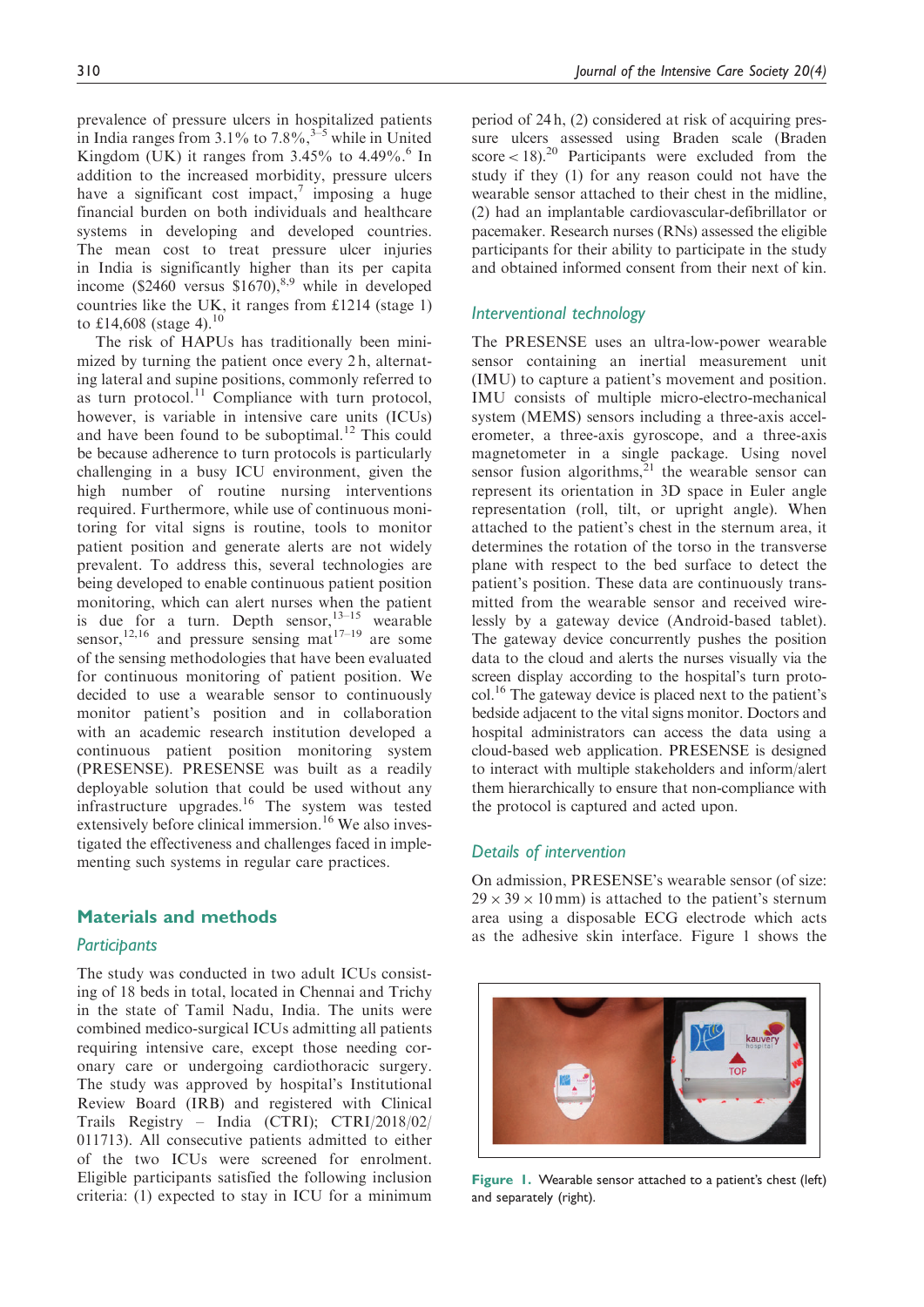

Figure 2. A sample screenshot of android tablet used for visual display (best when reproduced in colour).

wearable sensor attached to a patient's chest and separately. It connects and transfers the data once every 30 s to the tablet (gateway device). The patient's position and time in current position is displayed to the nurses through the interface as shown in Figure 2. The gateway device alerts the caregiver at regular intervals of time with visual cues as presented below:

- . Green colour signifies compliance with turn protocol
- . Yellow colour signifies compliance with turn protocol and the patient is due for turn soon (less than 15 min). This helps nurses prepare themselves for the upcoming patient turn.
- . Red colour signifies non-compliance with the turn protocol and the need to turn the patient immediately.

Nurses comply with the turn protocol if, (1) the patient is repositioned at least once every 2 h (turn period), (2) on repositioning, the patient stays in new position for a minimum time period of 15 min (decompression interval) to sufficiently decompress the tissues. Any change in patient position which fails to meet the above criteria will not be considered as a valid turn and time elapsed in the new position will be added to the previous patient position. For example, consider a patient who has been in the supine position for 2 h, then repositioned to right lateral position for 10 min, and then returns to supine position again. As the patient has now returned to a supine position without spending 15 min in the new position, the timer value is updated as 2 h and 10 min in supine position and will not register the short (less than 15 min) positional changes as a valid turn.

The two-hourly turning protocol was programmed into PRESENSE system as this was the local protocol in both units taking part in the study at the time of commencement of the project.

# **Outcomes**

Primary outcome. To assess the change in average turn protocol compliance in Control group (Phase I) and Intervention group (Phase II).

Measures used to assess the study outcomes are

- . Turn angle: Degree of rotation of the patient's torso in the transverse plane with respect to the bed surface. In this study, the turn angle threshold was set as 20 degrees. When turn angle is between  $+20$  and  $-20$  degrees, patient position is considered as supine, beyond  $+20$  degrees as left lateral position and beyond –20 degrees as right lateral position.
- . Turn protocol compliance: Turn protocol compliance is the ratio of total time the patient was compliant with the turn protocol  $(T_c)$  to the total time monitored (Tm).

Turn protocol compliance  $=$   $\left(\frac{Tc}{Tm}\right)$ 

# Data collection methods

The data collected from the wearable sensor is stored as a digital log both in the gateway device and in the cloud. Data from the cloud and the gateway was exported and processed using a custom computing tool developed using Python language. To ensure consistent quality of recorded data, the wearable sensor needs to be placed and oriented correctly on the patient's chest – the mid sternum was the location chosen for attachment of the device. In both phases, nurses recorded the position and the orientation of the device during the nursing handover. If any deviations were recorded, the data collected from that nursing shift were excluded from the final analysis.

### Validated instruments

PRESENSE was validated for its accuracy using a professional angle gauge as suggested by Schutt et al.<sup>12</sup> The device also received a full functionality validation test<sup>16</sup> before being put to clinical use.

### Assignment method

All consecutive patients admitted to either of the two ICUs were considered for admission to the study once they met the inclusion criteria.

# Sample size

We conducted a sample size calculation a priori. As there were no data on turn protocol compliance in Indian ICUs, we hypothesized that the PRESENSE system would improve turn protocol compliance by 50%. Based on this hypothesis and an alpha error of 10% we had to recruit 20 patients in each phase of the study to reject the null hypothesis with a power of 90%.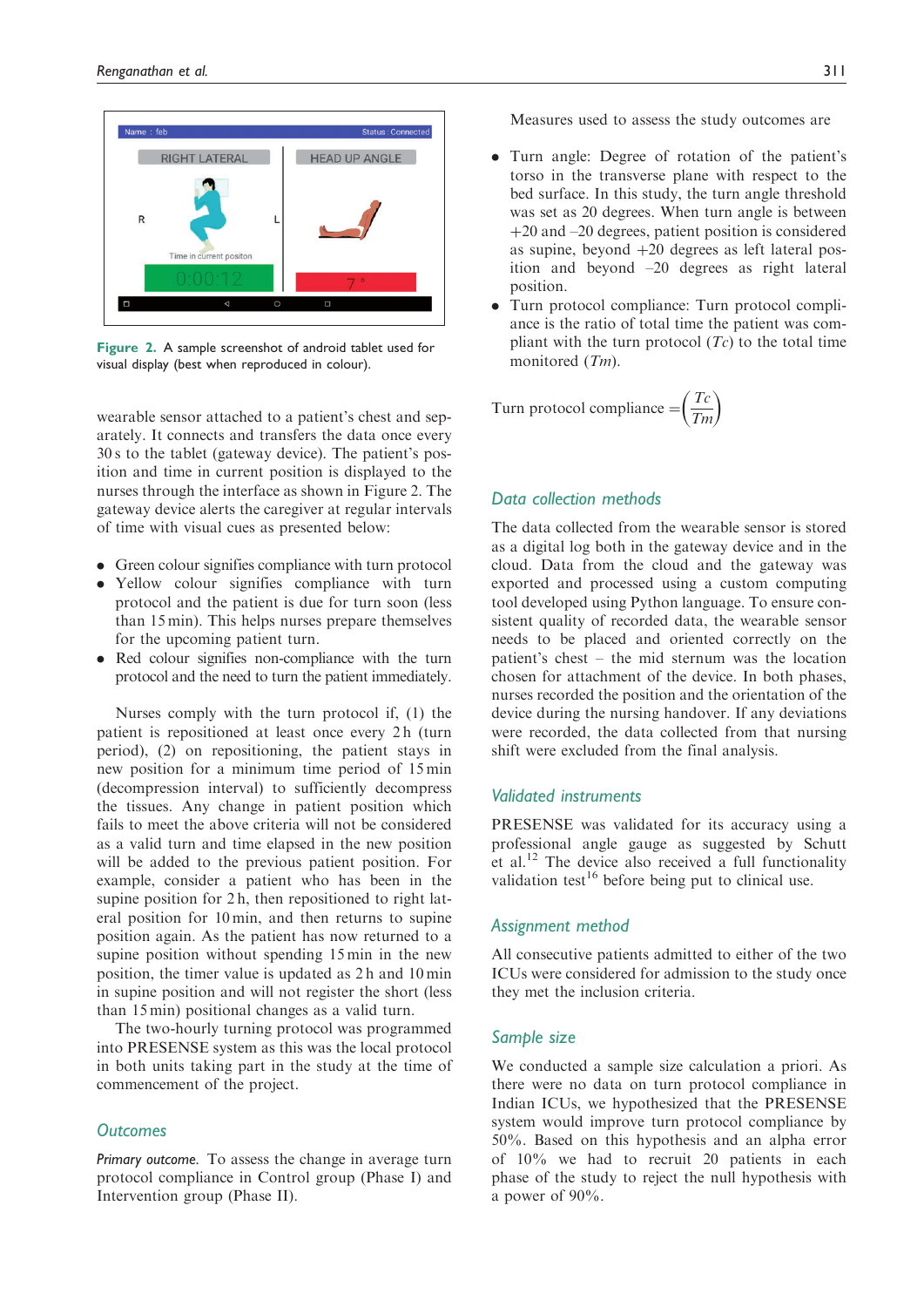

Figure 3. The participant flowchart.

#### **Blinding**

In Phase I, to reduce Hawthorne effect, although PRESENSE's wearable sensor was visibly attached to the patient's chest, nurses were unaware of the real functionality of the system and information collected by it was not made available to them. The tablet display was turned off.

In Phase II, nurses were told about the purpose of PRESENSE and the visual display (Figure 2) was made available to nurses to visually alert them.

#### Statistical analysis

Turn protocol compliance was expressed in percentage with values ranging from 0% to 100%. Hence, we considered it as a parametric value. Data were checked for normality using Shapiro-Wilk Test. Student paired *t*-test was used for normal data to assess if a statistically significant difference exists between study groups, while Mann-Whitney  $U$  test was used for non-normal data. All study results are presented in the form of mean  $(M) \pm$  standard deviation (SD).

Correlation between any baseline characteristics and turn protocol compliance was also assessed. To compare the difference between two categorical data, two-sample proportion test was used. All tests are deemed to be statistically significant when  $p < 0.001$ . Average hourly compliance to turn protocol was computed by dividing the sum of ''time in compliance with turn protocol per patient for a given hour interval each day'' by ''total time monitored per patient for a given hour interval each day".<sup>12</sup> Microsoft Excel software package was used for all statistical analyses.

## Results

# Participant flow

Figure 3 shows the participants' flowchart. Out of all participants who were screened for eligibility (Phase I:  $N = 47$ . Phase II:  $N = 43$ ), we excluded those who did not meet the inclusion criteria (Phase I:  $N = 25$ , Phase II:  $N = 18$ ) and participants declining to participate in the study (Phase I:  $N = 1$ , Phase II:  $N = 3$ ). Among those who were allocated to the study (Phase I:  $N = 21$ , Phase II:  $N = 22$ ), some participants were excluded from final analysis for not complying with the study protocol (Phase I:  $N = 1$ , Phase II:  $N = 2$ ). Deviations from the study protocol included: sensor fell off and was replaced by the nurses  $(N = 2)$ , sensor was misplaced on the participant's arm  $(N = 1)$ , sensor transiently removed from the participant while shifted out of ICU for procedure/scan and reattached following return to ICU, but data collection continued recording data from the unattached sensor  $(N = 3)$ . Overall, 40 participants' position data were considered for the final analysis with 20 participants' data used for each phase.

### **Recruitment**

The study was approved in the last week of December 2017. Recruitment started in the second week of February 2018 and was completed in the fourth week of April 2018.

### Baseline data

Baseline data included patient's gender, weight, height, body mass index (BMI), Braden score, and age. The baseline characteristics were similar between phases as represented in Table 1. We considered the mobility score from the Braden scale assessment to understand the mobility of the patient. In both phases, patients were either completely immobile (0 score) or their mobility was very limited (1 score). The nurse-to-patient ratio was 1:1 for level 3 patients and 1:2 for level 2 patients. These ratios were maintained for both phases of the study. Our occupancy rates in the ICU during both phases of the study were similar at around 80%.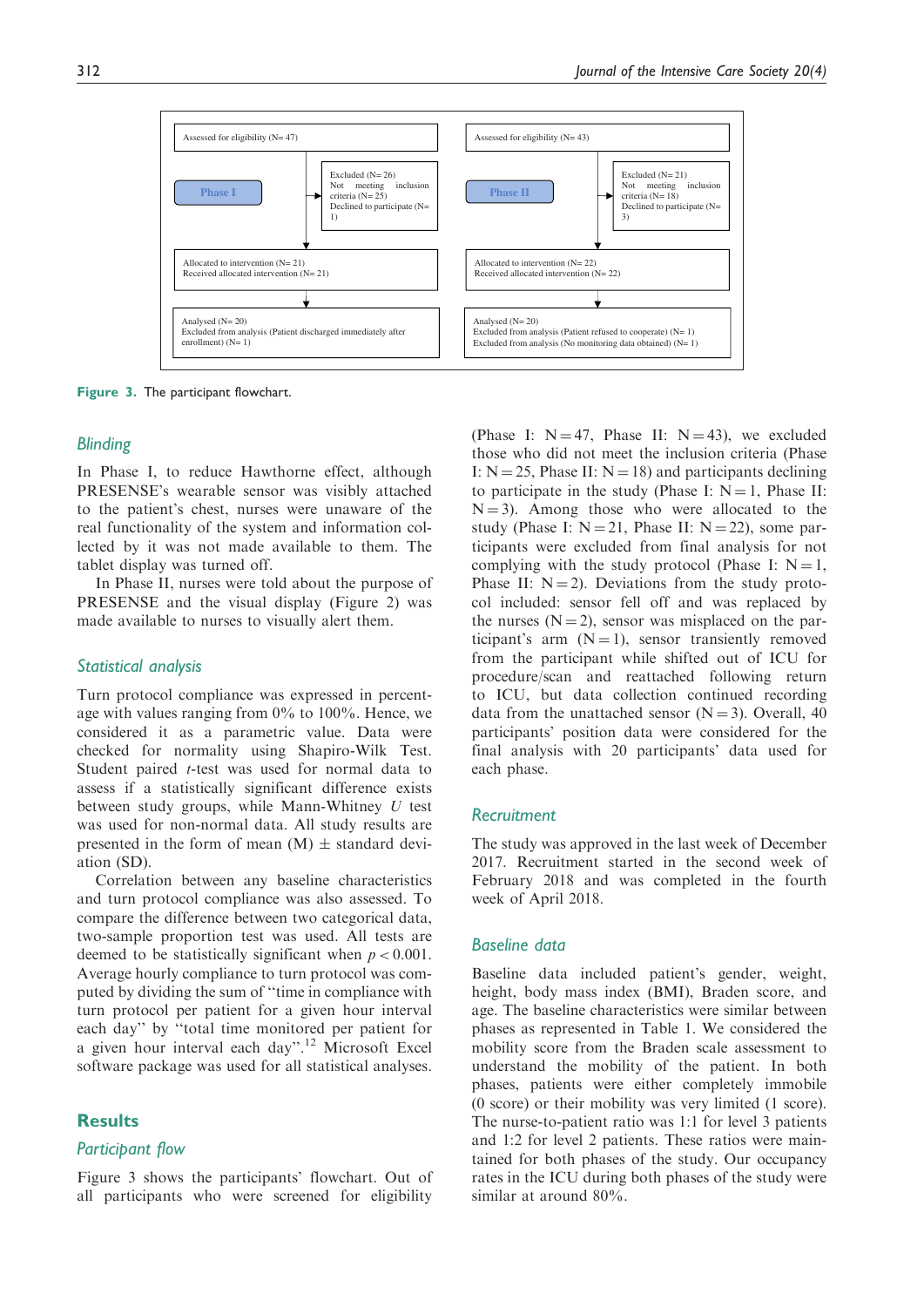| <b>Baseline characteristics</b> | <b>Phase I</b>   | <b>Phase II</b>  | p Value |
|---------------------------------|------------------|------------------|---------|
| Total patients recruited        | 21               | 22               | 0.54    |
| Male %                          | 60               | 60               | 1.00    |
| Age (years)                     | 60.8 $\pm$ 16.7  | 62.5 $\pm$ 17.8  | 0.50    |
| Weight (kg)                     | $58.2 \pm 8.6$   | 61.4 $\pm$ 6.8   | 0.21    |
| Height (m)                      | $1.59 \pm 0.005$ | $1.59 \pm 0.005$ | 0.78    |
| Total hours (h)                 | 774              | 676              | 0.10    |
| <b>Braden</b> score             | $12.79 \pm 0.99$ | $12.84 \pm 0.72$ | 0.89    |
| Mobility score                  | 0.3              | 0.4              | 0.26    |
| <b>BMI</b>                      | $22.6 \pm 4.2$   | $24.1 \pm 1.9$   | 0.19    |
| HAPU present on enrolment       | 0                |                  | 0.32    |

| Table 1. Baseline characteristics. |
|------------------------------------|
|------------------------------------|

BMI: body mass index; HAPU: hospital-acquired pressure ulcer.



Figure 4. The average hourly compliance to turn protocol.

### Outcomes and estimation

Compliance data from both phases were normally distributed. Student-paired t-test showed a statistically significant difference exists in turn protocol compliance in Phase II  $(80.15 \pm 8.97\%)$  compared to Phase I  $(24.36 \pm 12.67\%)$ ;  $t(38) = -16.07$ ,  $p < 0.001$ . The effect size calculated using Cohen's d test (5.07) was found to be larger. No adverse events were recorded during the conduct of the study. Further, none of the patients in both phases developed any pressure ulcer injuries during their participation in the study.

# Ancillary analyses

No statistically significant correlation was observed between any of the baseline characteristics and the turn protocol compliance. The average hourly compliance to turn protocol for both phases is represented in Figure 4. Compliance in Phase II was relatively higher than the compliance in Phase I during all times of the day.

# **Discussion**

The study showed a statistically significant difference in turn protocol compliance in Phase II compared to Phase I. The mean compliance achieved in Phase II  $(80.15\%, N = 20)$  was found to be within the range of compliances previously reported by the other studies – pragmatic trial  $(67\%, N = 659)^{22}$  and pilot study  $(98\%, N = 63).$ <sup>12</sup> The pragmatic trial analysis was performed with the intention to treat,<sup>22</sup> while the pilot study was not. The analysis in our study was not done with an intention-to-treat strategy as there were incidences of the sensor not recording the turn performed due to various reasons (non-cooperative patient, misplaced sensor, sensor not worn). Delays in turning the patient due to other reasons (medical intervention, emergency procedure) were included and no grace period was offered beyond the turn period to obtain a realistic turn protocol compliance.

A minimal decompression time period of 15 min was considered, failing which leads to rejecting the patient's repositioning as a valid turn.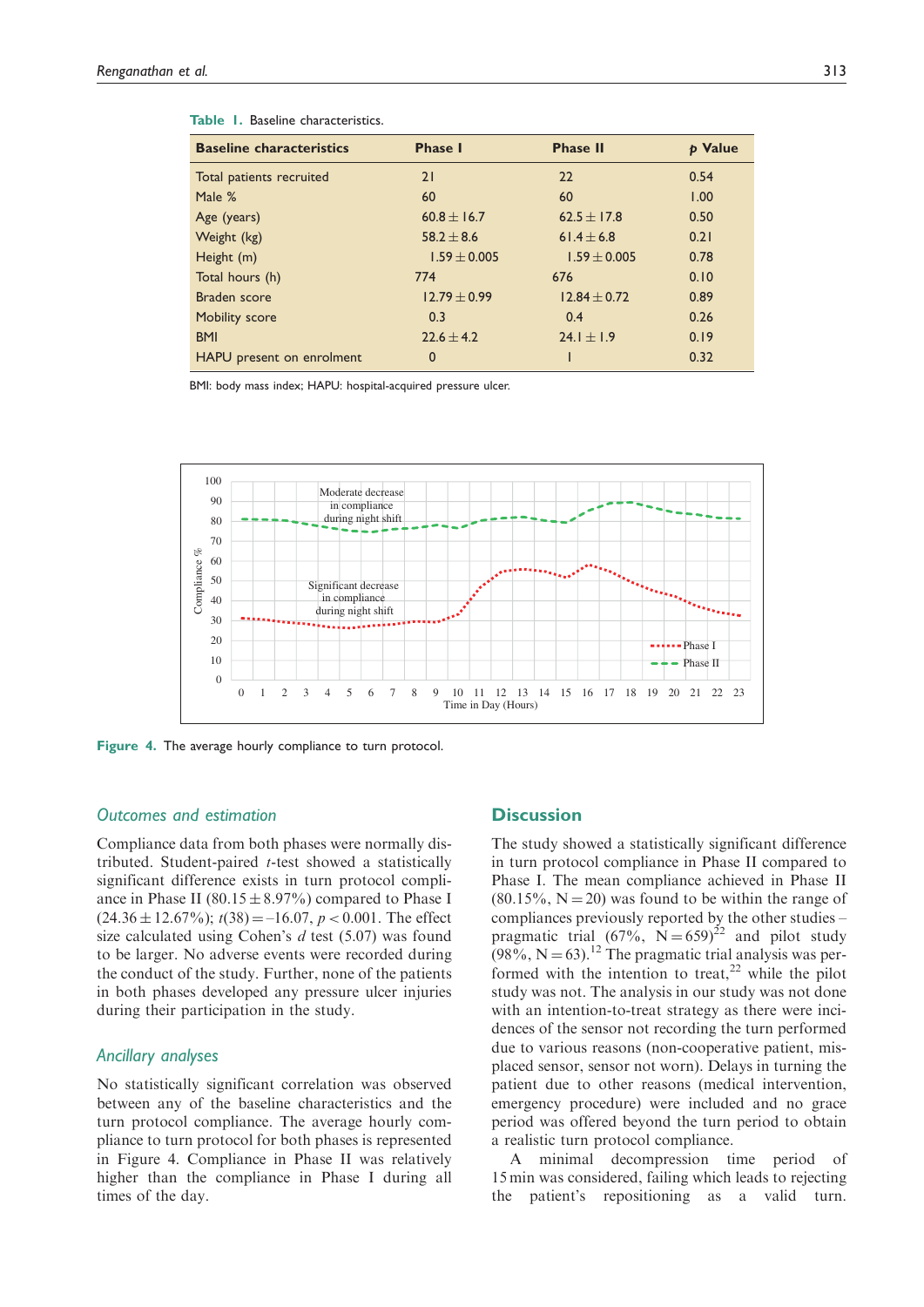Without sufficiently arresting the patient's movement upon repositioning to a lateral position, they occasionally slide back to the supine position within the decompression period. Sometimes, patients could reposition themselves back to their previous position within the decompression interval. In the former case, with the correct training, the nurses repositioned the patient providing sufficient cushioning on either side to arrest their movement. In the latter case, the decompression algorithm scrutinized the nurses when the patient repositioned themselves within the decompression interval. This increased the non-compliance rate while they were temporarily compliant (time elapsed in patient's new position) with the protocol. A better solution would be to reduce the turn period according to the time elapsed in the decompression interval. $^{22}$  This may have influenced the compliance results reported here.

Nurses' opinions were gathered using an extended Technology Assessment Model (TAM)-based questionnaire $^{23}$  and interviewed to understand their perceived usefulness, ease of use, intention to use the system, and compatibility of the system with their current clinical practices. We recorded a response rate of 70.5% of all nurses who were part of the study. Most of the responses were recorded using a seven-point Likert scale, ranging from 1 ''strongly disagree'' to 7 ''strongly agree''. More than 75% of them found PRESENSE to be more useful than manual turn reminders. Though everyone welcomed the use of new technology in their clinical practice, 25% disagreed that the system was easy to learn and 91.7% said that they would require technical assistance to use the system regularly. Nurses were guided on how to use the system before the start of phase II of the study, though no subsequent training was conducted. All of them believed that use of such systems promotes good clinical practices, and improves their performance. Of the nurses interviewed, 90% also believed that the use of such systems would imply major changes to their clinical practices.

During the system implementation, we found a few drawbacks in using a wearable sensor to continuously monitor the patient position. The wearable sensor could not recognize whether it is attached to a patient's skin or not, hence it could be moved or turned even without being attached to a patient and still be recognized as a valid turn. Additional sensing units (for example: temperature sensor) would be required to check if the sensor is placed on the skin. When attached to a patient's chest, it can only monitor their upper torso movement accurately and could not capture the movement of other body parts including heels and the lower back region (for example: Gluteus Maximus). In such cases, more than one device is needed to capture the entire body movement and accurately assess the quality of a patient's repositioning. Hence, a wearable sensor attached to a patient's chest can estimate the patient's position but not accurately determine the quality of patient's repositioning.

Through this study, we were able to (1) clinically evaluate PRESENSE which was previously validated only in laboratory settings, (2) understand the constraints in using continuous patient position monitoring system, and (3) explore the utility of such systems in ICU care management.

# **Conclusion**

When presented with visual alerts generated by a continuous patient position monitoring system in the ICU, nurses were able to significantly improve their turn protocol compliance. Further clinical validation needs to be carried out in multiple ICUs, with different baseline rates of turn protocol adherence, before it can be ascertained whether such systems would universally increase turn protocol compliance.

#### Acknowledgement

We thank Dr Senthil Kumar, Ganesh Arvind, Varalakshmi, Mahalakshmi, Suriyakumar, and Justin for their outstanding efforts in the conduct and monitoring of the study. We thank all centres and staff involved in this study, and the patients and their families.

#### Declaration of conflicting interests

The author(s) declared no potential conflicts of interest with respect to the research, authorship, and/or publication of this article.

#### Funding

The author(s) received no financial support for the research, authorship, and/or publication of this article.

#### ORCID iD

BS Renganathan  $\bullet$  <http://orcid.org/0000-0001-5709-5651>

# **References**

- 1. Russo CA, Steiner C, and Spector W. Hospitalizations related to pressure ulcers among adults 18 years and older, 2006: Statistical brief #64, [http://www.ncbi.nlm.](http://www.ncbi.nlm.nih.gov/pubmed/21595131) [nih.gov/pubmed/21595131](http://www.ncbi.nlm.nih.gov/pubmed/21595131) (2006, accessed 18 April 2018).
- 2. Fay BT, and Brienza DA. What is interface pressure? In: 22nd Annual International Conference of the IEEE Engineering in Medicine and Biology Society, Chicago, IL, USA, 23–28 July 2000, Vol: 3, pp.2254–2255. New York, NY: IEEE.
- 3. Chauhan VS, Goel S, Kumar P, et al. The prevalence of pressure ulcers in hospitalised patients in a university hospital in India. J Wound Care 2005; 14: 36-37.
- 4. Babu A, Madhavan K, Singhal M, et al. Pressure ulcer surveillance in neurotrauma patients at a level one trauma centre in India. Oman Med J 2015; 30: 441–446.
- 5. Mehta C, George JV, Mehta Y, et al. Pressure ulcer and patient characteristics – a point prevalence study in a tertiary hospital of India based on the European Pressure Ulcer Advisory Panel minimum data set. J Tissue Viability 2015; 24: 123–130.
- 6. Health and Social Care Information Centre. NHS Safety Thermometer: patient harms and harm free care.